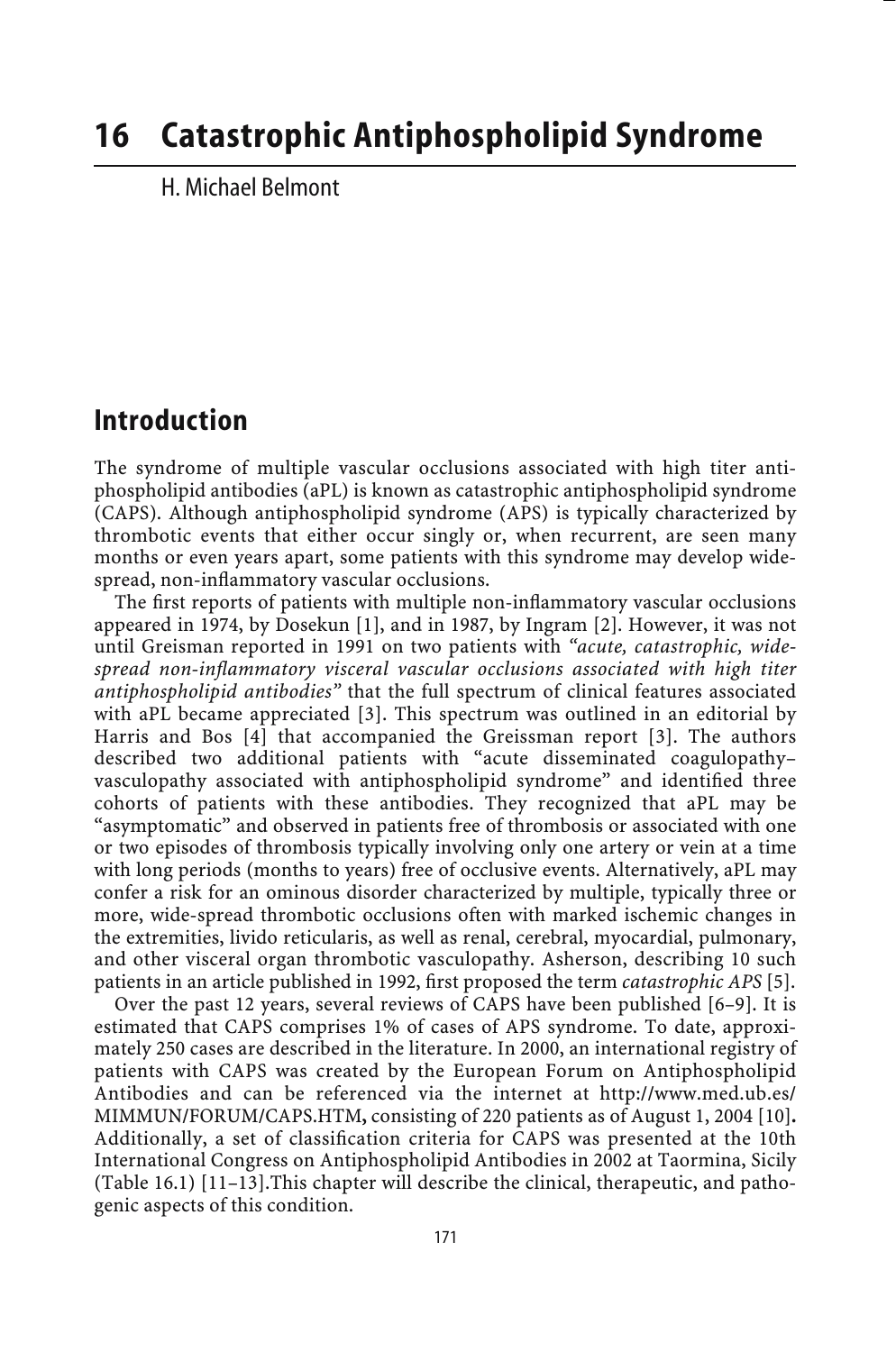Table 16.1. Criteria for the classification of catastrophic antiphospholipid antibody syndrome.

Criteria for the classification of catastrophic antiphospholipid antibody syndrome:

- 1. Evidence of involvement of three or more organs, systems, or tissues.
- 2. Development of manifestations simultaneously or in less than a week.
- 3. Confirmation by histopathology of small vessel occlusion in at least one organ or tissue.<sup>†</sup>
- 4. Laboratory confirmation of the presence of aPL (lupus anticoagulant or aCL).

Definite catastrophic antiphospholipid antibody syndrome All four criteria.

Probable catastrophic antiphospholipid antibody syndrome

- All four criteria, except only two organs, systems, or tissues are involved.
- All four criteria, except for the absence of laboratory confirmation at least 6 weeks apart because of the early death of a patient never previously tested for aPL before the catastrophic event.
- Criteria 1, 2, and 4 antiphospholipid.
- Criteria 1, 3, and 4, and the development of a third event in more than a week, but less than a month, despite anticoagulation.

Usually, clinical evidence of vessel occlusions, confirmed by imaging techniques when appropriate. Renal involvement is defined by a 50% rise in serum creatinine, severe systemic hypertension (greater than 190/110 mm Hg), or proteinuria (greater than 500 mg/24 hours).

† For histopathologic confirmation, significant evidence of thrombosis must be present, although vasculitis may coexist occasionally. If the patient has not been previously diagnosed as having APS, the laboratory confirmation requires that the presence of aPL must be detected on two or more occasions at least 6 weeks apart (not necessarily at the time of the event), according to the proposed clinical criteria for the classification of definite APS.

## **Clinical Aspects**

Patients with catastrophic APS can be broadly categorized into those with systemic lupus erythematosus (SLE), "lupus-like" illness satisfying two to three of the modified ACR criteria, primary APS, or secondary to an another autoimmune, connective tissue disease such as rheumatoid arthritis, scleroderma, dermatomyositis, polychondritis, primary, systemic necrotizing vasculitis, inflammatory bowel disease, or Behcet's syndrome [14–21].

## **Demographic Characteristics**

Amongst 220 patients with catastrophic APS in the registry, 156 (70%) are females and 64 (30%) males (2.5:1 female:male ratio) with an age range of 9 to 74 years and an average of 36 years. Thirteen (6%) patients developed the clinical picture before the age of 16 and 19 (9%) after the age of 60. Ninety-one (41%) patients who developed acute, multi-organ involvement suffered from primary APS, 79 (36%) from SLE, 12 (5%) from "lupus-like" illness, and 9 (4%) from other connective tissue disease.

## **Preceding Thrombotic History**

A slight majority (112/220, 50%) of the patients had a prior history of thrombophilia and thrombotic event. A total of 42 (19%) of the 220 patients had a history of venothromboembolic phenomena, including deep venous thrombophlebitis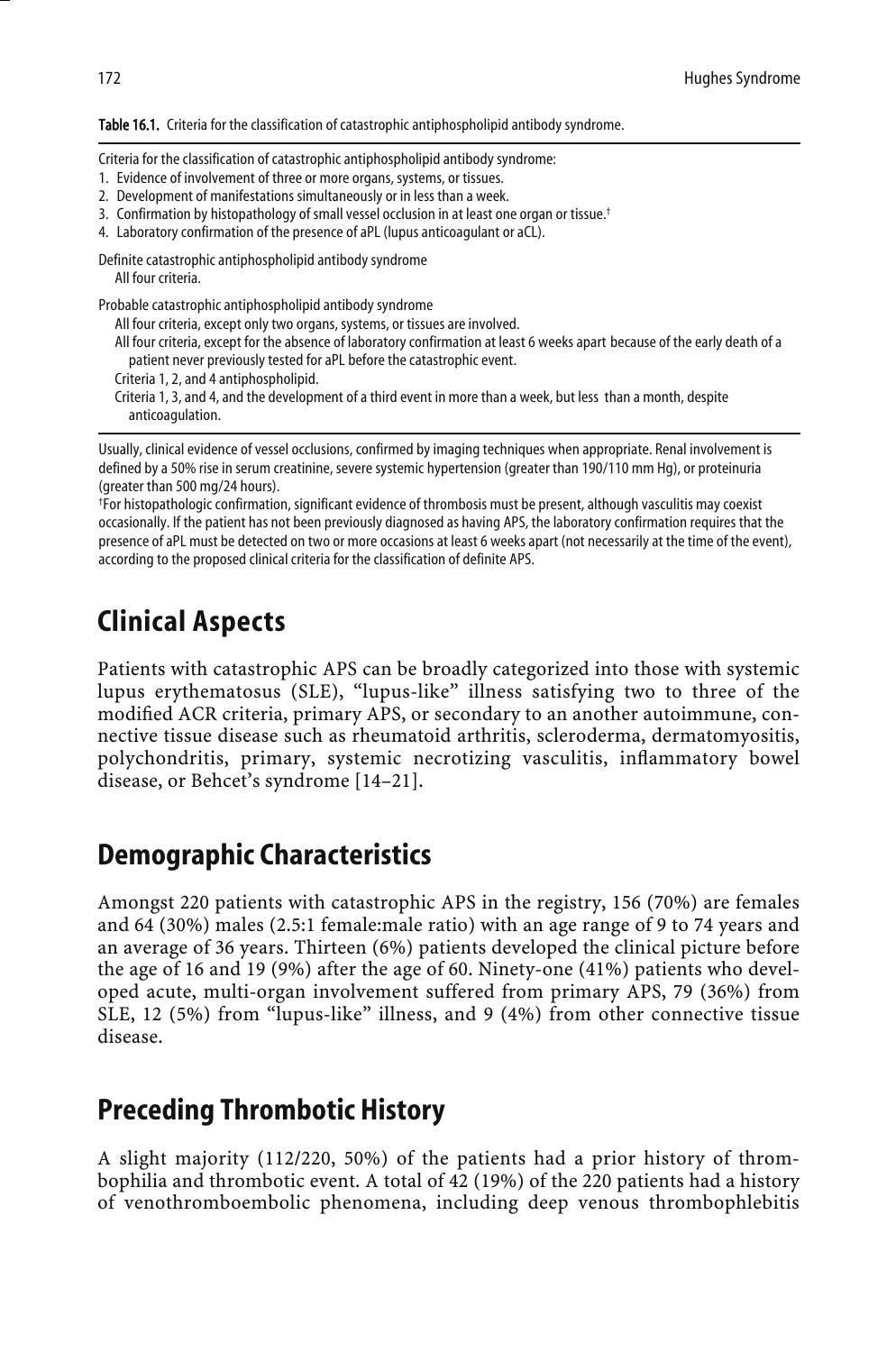(DVT), pulmonary embolism, superior and inferior vena cava thrombosis, or Budd-Chian syndrome (hepatic vein thrombosis).

In addition to venous events, previous major arterial occlusions occurred in 29 (13%) of the CAPS patients. Femoral, popliteal, and digital artery peripheral arterial occlusions were reported, as well as myocardial infarctions, cerebral events as transient ischemic attacks or completed cerebral vascular accidents, adrenal infarction, renal infarction, and mesenteric and splenic artery thrombosis. Spontaneous fetal losses had occurred in only 18 (8%) of the 156 female patients and thrombocytopenia in 28 (13%). One patient 31 years before developing CAPS had experienced an atypical pre-eclampsia – eclampsia presentation known as the HELLP syndrome (hemolysis, elevated liver enzymes, and low platelets) [19]. Other potential thrombotic manifestations of pre-existing hypercoagulability include non-healing cutaneous ulcers.

#### **Potential Precipitating Factors**

In 130 (59%) of the patients, precipitating factors may have contributed to the development of CAPS. These included infections in 33 (15%) patients, postpartum or recent fetal loss in 7 (3%), and minor surgical procedures or surgery in 19 (9%). Additional precipitating clinical features include malignancy, medication, anticoagulation withdrawal, and SLE exacerbation. The biological significance of these risks is uncertain. As this summary data was culled from numerous investigators' published reports, it may contain biases. The likelihood that the authors ascertained potential risks and chose to include the information can not be certain. Only a prospective study which is designed to audit all identified, hypothetical risk factors could reveal which are statistically significant associations reflective of causal biologic etiologies of CAPS.

#### **Clinical Presentation**

Presentation of CAPS is often complex as it involves multiple organs concurrently over a short period of time, typically days to weeks. Figure 16.1 shows the clinical manifestations attributed to thrombotic events at the time of CAPS.

In CAPS, the most characteristic involvement is of renal, pulmonary, cerebral, gastrointestinal, and cerebral vessels. In contrast to the non-catastrophic APS, DVT is uncommon. However, atypical occlusive events such as of adrenal, pancreatic, splenic, testicular, and cutaneous vessels typify CAPS.

In the 220 patients, 152 (70%) had renal involvement usually accompanied by hypertension. Pathological material revealed renal microangiopathy with small vessel occlusive disease.

Pulmonary involvement occurred in 142 (65%) of the patients. The spectrum of features included severe dyspnea, frank adult respiratory distress syndrome (ARDS), pulmonary emboli, sometimes multiple, pulmonary infarction, interstitial infiltrates, and intra-alveolar hemorrhage.

The central nervous system was involved in 122 (55%) of patients, often as major cerebral infarctions on computerized tomography (CT) or magnetic resonance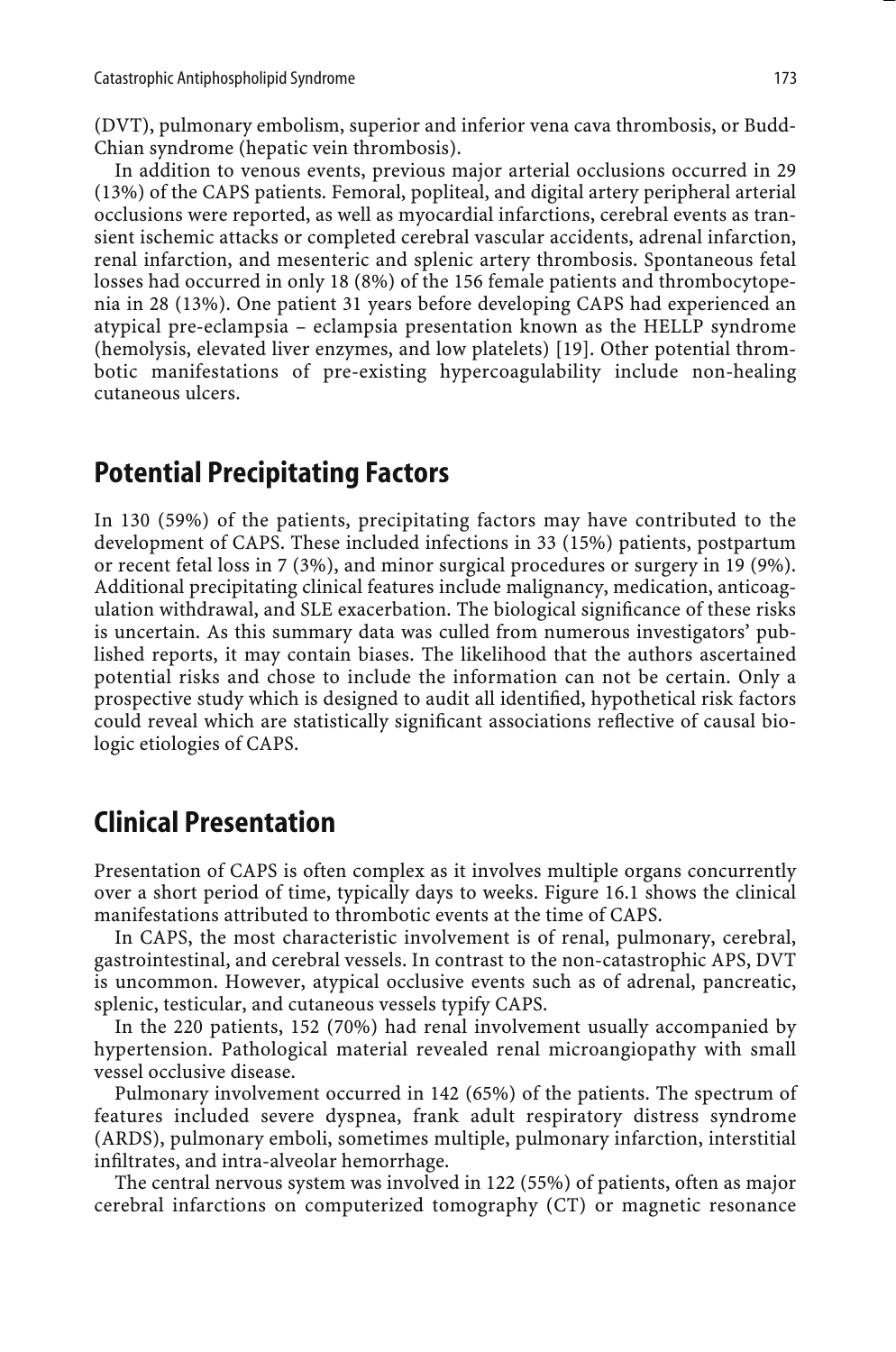

Figure 16.1. Clinical manifestations of catastrophic antiphospholipid syndrome.  $\Box$ 

imaging (MRI) scans. Additional manifestations include cerebral sinus thrombosis and seizures. Microthrombi and microinfarctions in pathological material obtained from patients suggests that the thrombophilia that characterizes CAPS results in thrombotic events involving the micro-circulation.

Cardiac manifestations were described in 108 (50%) patients, although typical myocardial infarction occurred no more often than diffuse myocardial involvement with congestive heart failure or vale lesions. Again, pathological material revealed multiple myocardial microthrombi.

Ninety-seven (44%) patients had gastrointestinal involvement. Vascular occlusions of mesenteric, portal, and inferior vena cava were common and arterial occlusions were accompanied by gangrene of the bowels and splenic infarctions. Hepatic involvement and pancreatitis were not uncommon. Microthrombi characterized the organs examined at autopsy.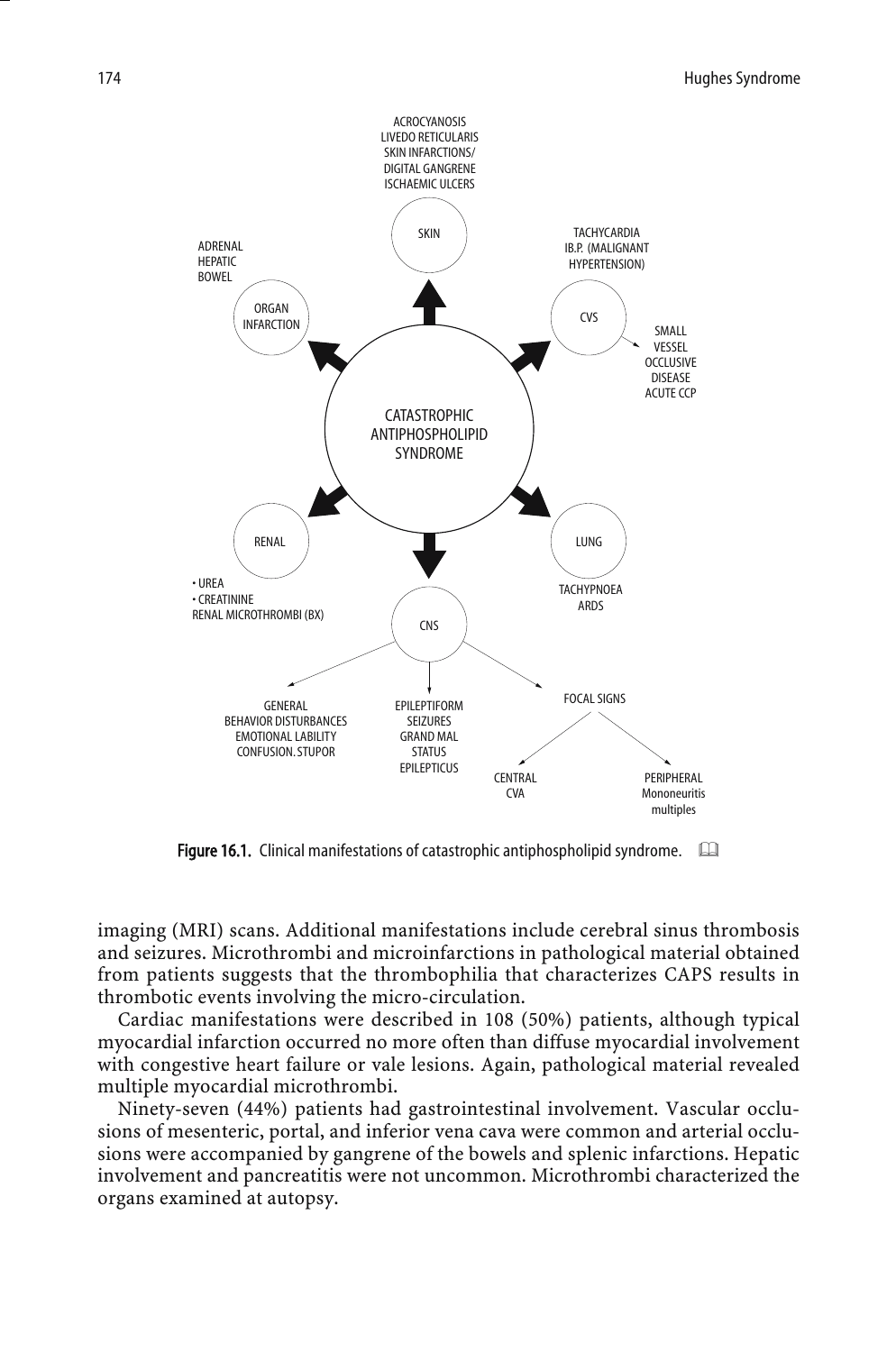Adrenal thrombosis was present in 23 (11%) patients. Additional unusual features of CAPS include testicular infarction and necrosis of the prostate gland. Another characteristic feature was skin involvement, with 93 (42%) demonstrating livedo reticularis, ulcerations, gangrene, purpura, acrocyanosis, or digital ischemia.

#### **Laboratory Findings**

Thrombocytopenia (< 100,000/mm) was reported in 100 (46%) patients, hemolytic anemia in 60 (27%), findings consistent with disseminated intravascular coagulation (DIC) (prolonged coagulation tests with increased fibrinogen degradation factors and hypofibrinogenemia) in 36 (16%), and evidence of microangiopathy with schistocytes (fragmented erythrocytes) reported in peripheral blood smears in 23 (13%) patients. Lupus anticoagulant was detected in 173 (79%) of the patients and anticardiolipin antibodies (aCL) were positive in 190 (86%) patients. The antinuclear antibodies (ANA) was positive in 105 (48%) patients including in high titer.

#### **Outcome**

Death occurred in 104 of the 220 (47%) patients and most commonly from cardiac events, predominately from myocardial microthrombi producing cardiac failure, or less often acute myocardial infarction. Respiratory failure especially with ARDS or diffuse alveolar hemorrhage was often a complicating feature in fatal cases. Cerebrovascular involvement was a less common cause of death, although coma, large vessel strokes, multiple small vessel strokes, seizures, and cerebral hemorrhage contributed to significant morbidity. Renal involvement, although a common clinical feature, was not a usual cause of death. Death occurred from gastrointestinal involvement in patients related to esophageal perforation and bowel infarction. Surviving an episode of CAPS is typically associated with a good prognosis, as only 26% develop further APS-related episodes [22], but without features of the catastrophic syndrome. Only a single example of recurrent CAPS has appeared in the literature.

## **Therapeutic Aspects**

In the absence of randomized controlled trials, optimal therapy for patients with catastrophic APS is uncertain. In contrast to the experience with APS where Khamashta [23] reviewed retrospectively, in 147 patients, the efficacy of warfarin, low-dose aspirin, or both in the secondary prevention of thrombosis, no single center, large series of patients with CAPS exists. A more recent prospective randomized trial of 114 APS patients suggested that more moderate-intensity warfarin anticoagulation was no less effective in preventing thrombotic recurrences as compared to high intensity [24]. Treatment is therefore empiric. Because catastrophic APS is a thrombophilic disorder characterized by wide-spread microvasculopathy, the rationale of treatment is to prevent thrombosis by anticoagulation, to prevent the production and circulation of mediators (i.e., aPL, cytokines, complement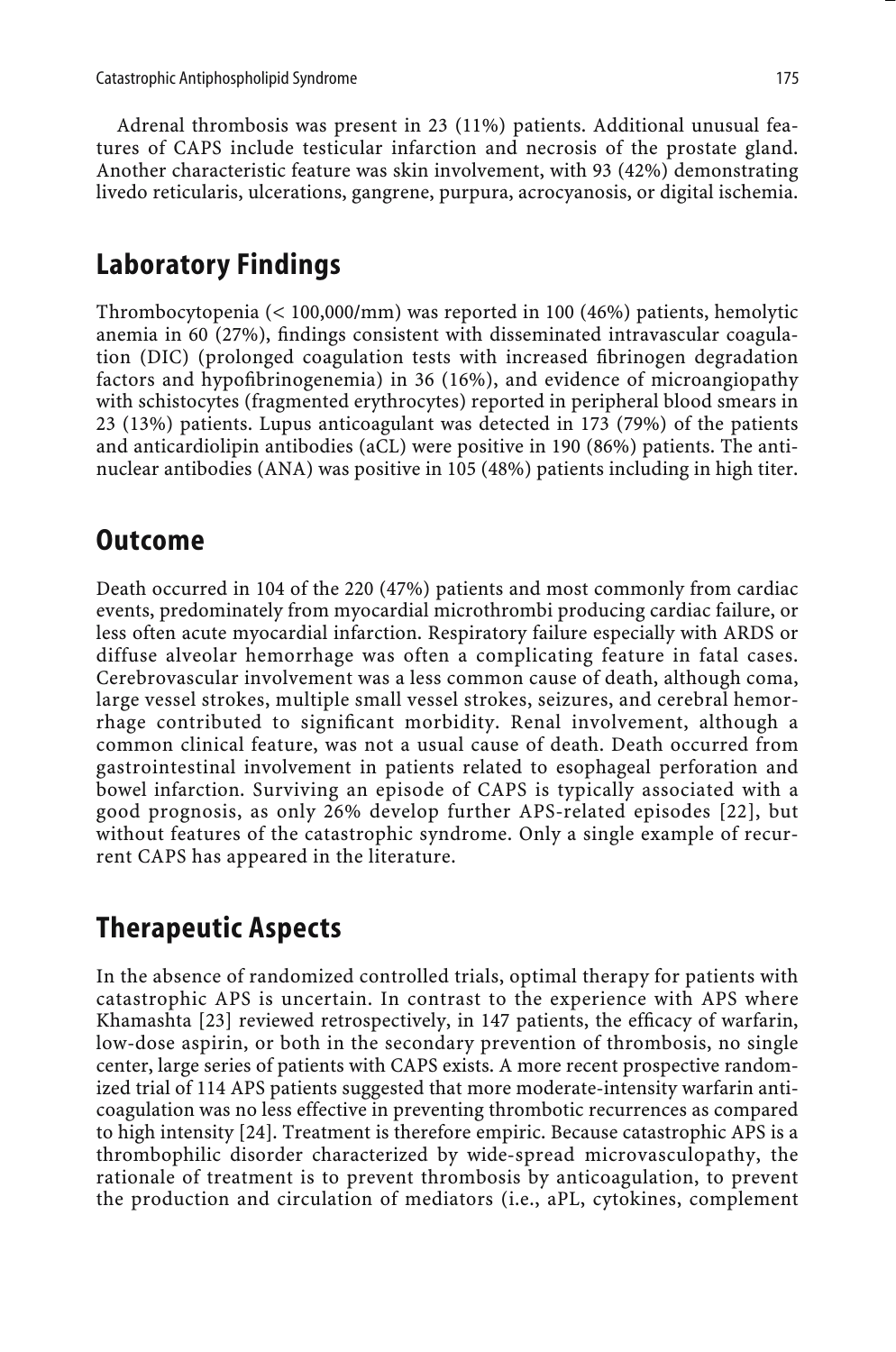degradation products, anti-endothelial cell antibodies, etc.) which generate the hypercoagulable state, or to prevent both. In other words, treatment may consist of anticoagulation, immunosuppressives, such as corticosteroids or cytotoxics, or plasmapheresis. The role of antiplatelet agents, prostacyclin, intravenous immunoglobulin, ancrod, defibrotide, and other fibrinolytic treatment is less certain.

Patients treated with the combination of anticoagulation in addition to steroids plus a therapy which can achieve a prompt reduction in aPL titer, either plasmapheresis [25] or intravenous gammaglobulin [26], had the highest survival rate of almost 70% [6–9]. A role for cyclophosphamide is suggested by its use in many of the most severe cases, CAPS accompanying SLE, and knowledge it prevents the rebound production of pathogenic autoantibodies by autoaggresive lymphocytes. Patients have received ancrod, purified fraction of Malayan snake pit viper venom, as well as defibrotide [6–9] and fibrinolytics such as streptokinase [27] with uncertain benefit.

#### **Pathogenic Aspects**

Catastrophic APS occurs in a minority of patients with aPL, is characterized by acute, vascular occlusions involving multiple organs, and is an example of a non-inflammatory thrombotic microvasculopathy. The pathogenesis of microvasculopathy in autoimmune disease includes: (1) classic leukocytoclastic vasculitis secondary to subendothelial immune complex deposition in vessel walls; (2) leukothrombosis secondary to intravascular activation of complement, neutrophils, and endothelium in the absence of local immune complex deposition; or (3) thrombosis of vessels secondary to a non-inflammatory vasculopathy [28–30].

Besides APS, other thrombotic microangiopathic syndromes include thrombotic thrombocytopenia purpura (TTP), hemolytic uremic syndrome (HUS), DIC, and HELLP syndrome. The latter is an uncommon complication of pregnancy and, interestingly, Neuwelt described a woman who developed catastrophic APS 31 years after a pregnancy accompanied by HELLP, suggesting a unifying pathophysiologic mechanism [25]. On the other hand, evidence suggests that an inhibitor of von Willebrand factor-cleaving protease (ADAMTS-13) causes the thrombotic microangiopathic hemolytic anemia that characterizes autoimmune associated TTP [31]. The uncatabolized von Willebrand multimers promote disseminated intravascular platelet aggregation.

The diffuse and multiorgan, yet episodic, nature of CAPS occurring in only a minority of patients with likely long-standing circulating aPL is consistent with the hypothesis that an additional biological factor is required for wide-spread microvasculopathy. A candidate target for activation that would then be permissive for the development of APS is endothelial cells [28, 30]. There are groups of immune stimuli that activate endothelial cells and likely contribute to providing preparatory signals for CAPS. These stimuli include cytokines, complement components, and autoantibodies.

Cytokines are likely to be important mediators of endothelial cell activation required for the development of catastrophic APS. Tumor necrosis factor  $α$  (TNF- $α$ ), interferon  $\alpha$  (INF- $\alpha$ ), and interleukin-1 (IL-1) each stimulate endothelial cells [32].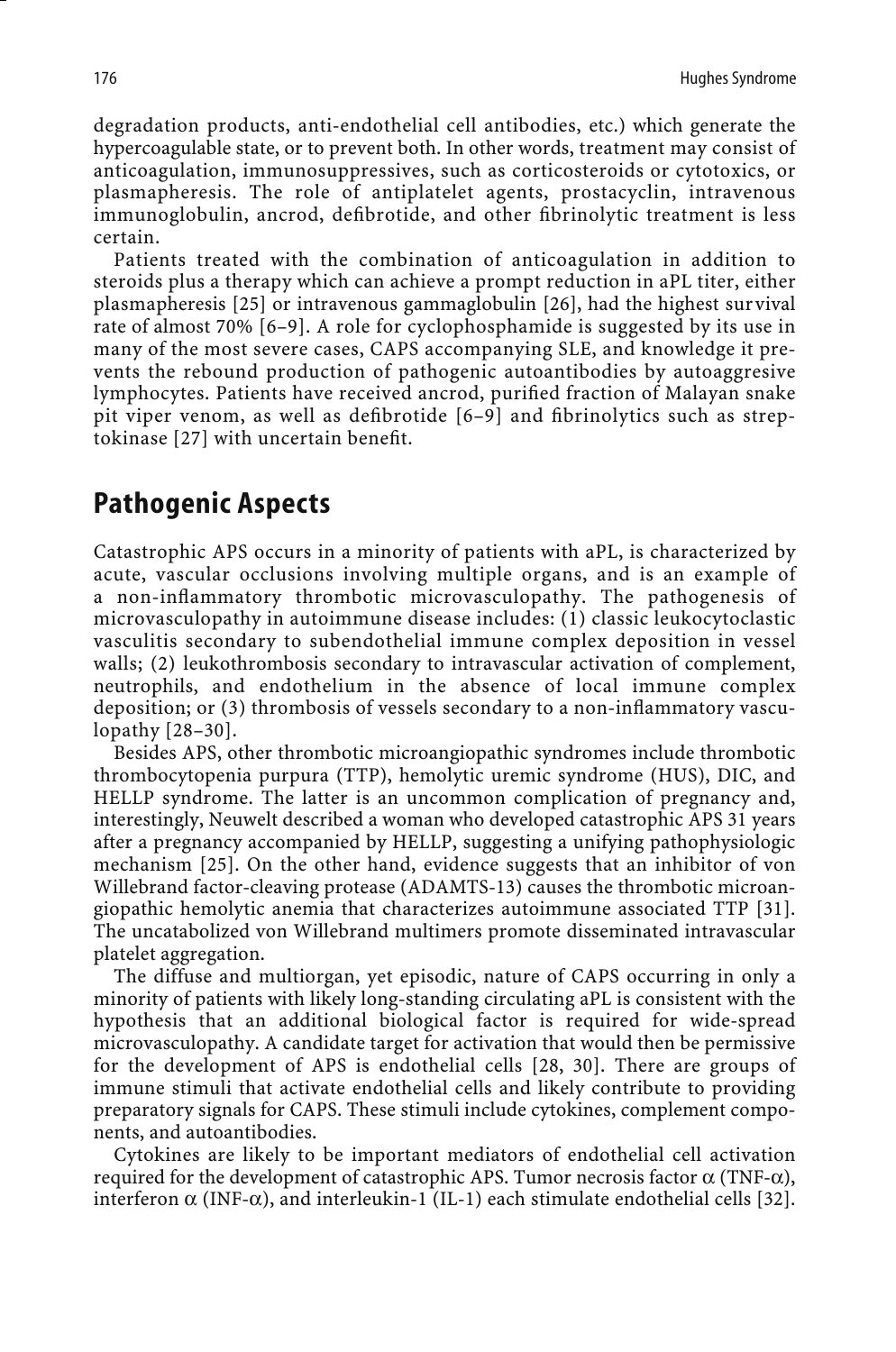It should be noted that while endothelial cells may be acted upon by cytokines produced by other inflammatory cells, they also can be stimulated to produce cytokines such as IL-1, IL-6, IL-8, and TNF- $\alpha$ , which can act as autacoids to upregulate adhesion molecule expression [34].

Several products of the activated complement system (e.g., C3b, iC3b, and C5a) are known to activate the endothelium [33]. Additionally, assembly of the membrane attack complex (MAC), consisting of C5b-9, on endothelial cells results in the up-regulation of adhesion molecules [32]. Specifically, MAC has been shown to participate in the upregulation of endothelial cell tissue factor activity and this expression of tissue factor by the endothelium promotes a procoagulant state that is likely to contribute to the vascular injury typical of catastrophic APS [35]. There is also evidence that Clq is a cofactor required for immune complexes to stimulate endothelial expression of E-selectin, ICAM-1, and VCAM-1 [36]. Finally, the essential role for complement components and neutrophils in APS, especially in the circumstance of placental vasculopathy that underlies fetal loss, is supported by experimental studies where antibodies that block C5a-polymorphonuclear leukocyte C5a receptor interactions prevent complications in pregnant mice which receive human IgG containing aPL antibodies [37–39]. These findings are further confirmed by experience with using C3 convertase inhibitor complement receptor 1–related gene, as well as C3 deficient mice, both of which mitigates fetal loss [38].

Autoantibodies including aPL, anti-endothelial cell, and anti-dsDNA have each been demonstrated to react with endothelial cells in vitro, provide a stimulatory signal, and upregulate adhesion molecules or tissue factor [40, 41]. Antiendothelial cells, for example, have the capacity to increase tissue factor expression. Anti-DNA antibodies stimulate the release of IL-1 and IL-6 from human endothelial cells. In studies, the incubation of endothelial cells with purified IgG containing anti-dsDNA (compared with those incubated with anti-dsDNA–depleted IgG) caused a significant increase of supernatant IL-1 and IL-6 in association with increased mRNA expression of these cytokines. Moreover, using a similar strategy, the upregulation of adhesion molecule expression on endothelial cells by anti-DNA autoantibodies in patients with SLE was demonstrated. Simanitov showed that IgG from patients with aPL is able to enhance endothelial cell adhesion molecule expression and monocyte adherence [42]. This capacity of aPL to activate endothelial cells may be required in catastrophic APS before aPL interacts with platelets or coagulation proteins to mediate diffuse thrombotic microvasculopathy.

The activation of endothelial cells and accompanying upregulation of adhesion molecules and tissue factor is likely pivotal to the development of CAPS. It is the collaboration of cytokines, activated complement components, and autoantibodies that act on endothelial cells to increase its adhesiveness and procoagulant activity that provides the preparatory signals for aPL in CAPS. These same mediators can act on leukocytes and platelets to increase their adhesion to vascular endothelium and to promote microthrombosis and the local release of toxic mediators, including proteases and oxygen-derived free radicals [28, 30, 32]. This interaction between activated endothelial cells, neutrophils, and platelets in the presence of aPL generates the diffuse microvasculopathy that characterizes CAPS. This widespread, thrombotic microvasculopathy is responsible for the clinical features of catastrophic APS by producing tissue injury, which can include pulmonary capillary leak or ARDS, brain capillary leak or "acute cerebral distress syndrome," myocar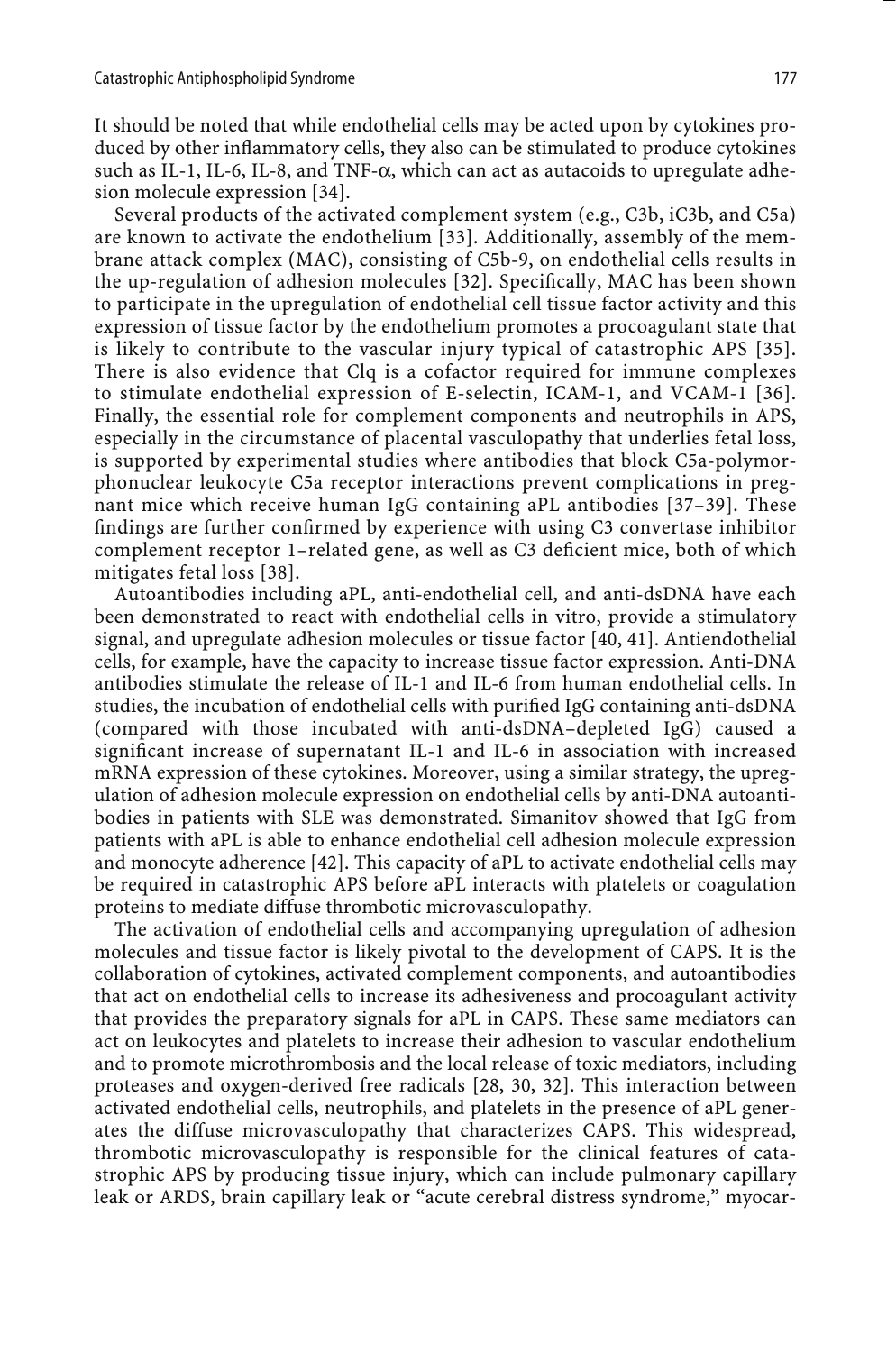dial dysfunction and potentially systemic inflammatory response syndrome (SIRS) with multi-organ failure [29].

It is now recognized that SIRS may arise both from sepsis and from noninfectious causes, such as immune-mediated organ injury [43]. SIRS is a reaction characterized by widespread inflammation primarily affecting vascular endothelium, however, the same cascade of mediators have been invoked in catastrophic APS [44]. The main endogenous mediators of both include TNF-á and IL-1 with a prominent role for platelet-activating factor, vasodilator prostaglandins, complement activation, and upregulation of adhesion molecules on leukocytes, platelets, and endothelial cells [45]. CAPS and SIRS share similar clinical consequences with multiorgan failure and manifestations, which include impaired renal function, ARDS, cerebral dysfunction, decreased myocardial contractility, and catecholamine unresponsive hypotension.

#### **Summary**

CAPS develops in a minority (1%) of patients with aPL and is characterized by acute, vascular occlusion involving three or more organs. The disorder is characterized by a diffuse thrombotic microvasculopathy with a predilection for kidney, lung, brain, heart, skin, and gastrointestinal tract. Treatment is empiric and, although mortality may approach 50%, outcomes appear best for patients that receive combinations of heparin anticoagulation, steroids, plasmapheresis, intravenous gammaglobulin, and, in the setting of SLE disease exacerbation, cyclophosphamide. The etiology of CAPS awaits clarification but likely involves the activation of vascular endothelium to express surface adhesion molecules and possibly tissue factor that interact with circulating cellular inflammatory cells, elements of the phospholipid-dependent coagulation factors, and platelets in the presence of aPL. Improved therapy awaits better understanding of the underlying immunologic, coagulation, and vascular pathology.

## **References**

- 1. Dosekun AK, et al. Ancrod in systemic lupus erythematosus with thrombosis. Clinical and fibrinolytic effects. Arch Intern Med 1984;144:37–42.
- 2. Ingram SB, et al. An unusual syndrome of a devastating non-inflammatory vasculopathy associated with anticardiolipin antibodies. Arthritis Rheum 1987;30:1167–1171.
- 3. Greisman SG, et al. Occlusive vasculopathy in systemic lupus erythematosus-association with anticardiolipin antibody. Arch Intern Med 1991;151:389–391.
- 4. Harris EN, Bos K. An acute disseminated coagulopathy-vasculopathy associated with the antiphospholipid syndrome. Arch Intern Med 1991;151:231–232.
- 5. Asherson RA. The catastrophic antiphospholipid syndrome. J Rheumatol 1992;19:508–512.
- 6. Asherson RA, et al. Catastrophic antiphospholipid syndrome: clinical and laboratory features of 50 patients. Medicine (Baltimore) 1998;77:195–207.
- 7. Asherson RA, et al. Catastrophic antiphospholipid syndrome: clues to the pathogenesis from a series of 80 patients. Medicine (Baltimore) 2001;80:355–376.
- 8. Asherson RA, Cervera R. Catastrophic antiphospholipid syndrome. Curr Rheumatol Rep 2003;5:395–400.
- 9. Asherson RA, Cervera R. Unusual manifestations of the antiphospholipid syndrome. Clin Rev Allergy and Immunol 2003;25:61–78.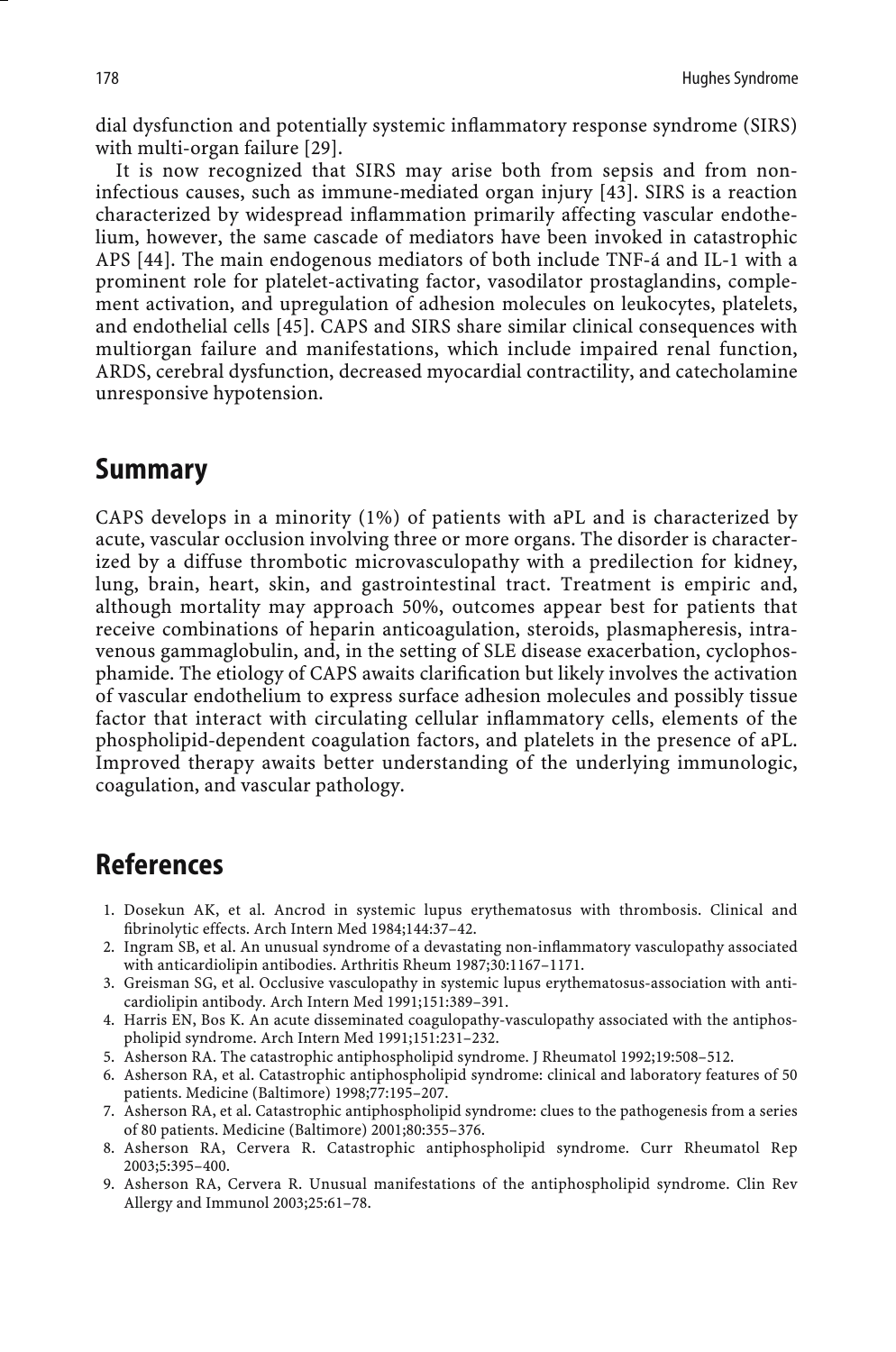- 10. Asherson RA, et al. Catastrophic antiphospholipid syndrome registry project group. Lupus 2003;12:530–534.
- 11. Asherson RA, et al. Catastrophic antiphospholipid syndrome: international consensus statement on classification criteria and treatment guidelines. Lupus 2003;12:530–534.
- 12. Cervera R, Gomez-Puerta JA, Cucho M. Catastrophic antiphospholipid syndrome: analysis of the international consensus statement on preliminary classification criteria for CAPS using the CAPS registry Ann Rheum Dis 62(Suppl)2003; 84.
- 13. Asherson, RA, et al. Catastrophic antiphospholipid syndrome: proposed guidelines for diagnosis and treatment. J Clin Rheumatol 2003;8;157–165.
- 14. Le Loet X, et al. Catastrophic antiphospholipid syndrome. Presse Med 1997;26:131–134.
- 15. Petras T, et al. An adolescent with acute renal failure, thrombocytopenia and femoral vein thrombosis. Nephrol Dial Transplant 1998;13:480–483.
- 16. Falcini F, et al. Catastrophic antiphospholipid antibody syndrome in pediatric systemic lupus erythematosus. J Rheumatol 1997;24(2):389–392.
- 17. Provenzale JM, et al. Disseminated thrombosis in primary antiphospholipid syndrome: MR findings. Eur J Radiol 1998;26:244–247.
- 18. Argento A, DiBenedetto RI. ARDS and adrenal insufficiency associated with the antiphospholipid antibody syndrome. Chest 1998;113:1136–1138.
- 19. Dasgupta B, et al. Polyarteritis nodosa and the antiphospholipid syndrome. Br Rheumatol 1997;36:1210–1212.
- 20. Chinnery PF, et al. Fulminant encephalopathy due to the catastrophic primary antiphospholipid syndrome [letter]. Neural Neurosurg Psych 1997;62:300–301.
- 21. Kane D, et al. Catastrophic antiphospholipid antibody syndrome in primary systemic sclerosis. J Rheumatol 1998;25:810–812.
- 22. Erkan D, et al. The long term outcome of catastrophic antiphospholipid survivors. Ann Rheum Dis 2003;62:530–533.
- 23. Khamashta MA, et al. The management of thrombosis in the antiphospholipid-antibody syndrome. N Engl J Med 1995;32:293–297.
- 24. Crowther M, et al. A comparison of two intensifiers of warfarin for the prevention of recurrent thrombosis in patients with the antiphospholipid antibody syndrome. N Engl J Med 2003;349:1133–1138.
- 25. Neuwelt CM, et al. Response to repeated plasmapheresis over three years. Arthritis Rheum 1997;40:1534–1539.
- 26. Yu Z, Lennon VA. Clinical implications of basic research: mechanism of intravenous immune globulin therapy in antibody-mediated autoimmune diseases. N Engl J Med 1999;340:227–228.
- 27. Kitchens C. Thrombotic storm. Am J Med 1998;164:381.
- 28. Belmont HM, et al. Pathology and pathogenesis of vascular injury in systemic lupus erythematosus. Interactions of inflammatory cells and activated endothelium. Arthritis Rheum 1996;39:9–22.
- 29. Golden BD, Belmont HM. The role of microvasculopathy in the catastrophic antiphospholipid syndrome: comment on the article by Neuwelt et al [letter]. Arthritis Rheum 1997;40:1534–1539.
- 30. Abramson SA, Belmont HM. SLE: mechanism of vascular injury. Hosp Pract 1998;33:107–127.
- 31. Tsai H-M, Lian EC-Y. Antibodies to von Willebrand factor-cleaving protease in acute thrombotic thrombocytopenic purpura. N Engl J Med 1998;339;1585–1594.
- 32. Cockwell P, et al. Activation of endothelial cells in thrombosis and vasculitis. Scan J Rheumatol 1997;26:145–150.
- 33. Arnaout MA, Cohen HR. Complement C3 receptors: structure and function. Mol Immun 1984;21:1191–1199.
- 34. Berger MD, et al. Calcium requirements for increased complement receptor expression during neutrophil activation J Immunol 1985;135:1342–1348.
- 35. Kilgore KS, et al. Enhancement by the complement membrane attack complex of tumor necrosis factor-alpha-induced endothelial cell expression of E-selectin and ICAM-I. J Immunol 1995;155:1434.
- 36. Lozada C, et al. Identification of Clq as the heat-labile serum cofactor required for immune complexes to stimulate endothelial expression of the adhesion molecules E-selectin and intercellular and vascular cell adhesion molecules. Proc Natl Acad Sci USA 1995;92:8378–8382.
- 37. Salmon JE, Girardi G. The role of complement in the antiphospholipid syndrome. Curr Dir Autoimmun 2004;7:133–148.
- 38. Salmon JE, et al. Activation of complement mediates antiphospholipid antibody-induced pregnancy loss. Lupus 2003;12:535–538.
- 39. Girardi G, et al Complement C5a receptors and neutrophils mediate fetal injury in the antiphospholipid syndrome. J Clin Invest 2003;112:1644–1654.